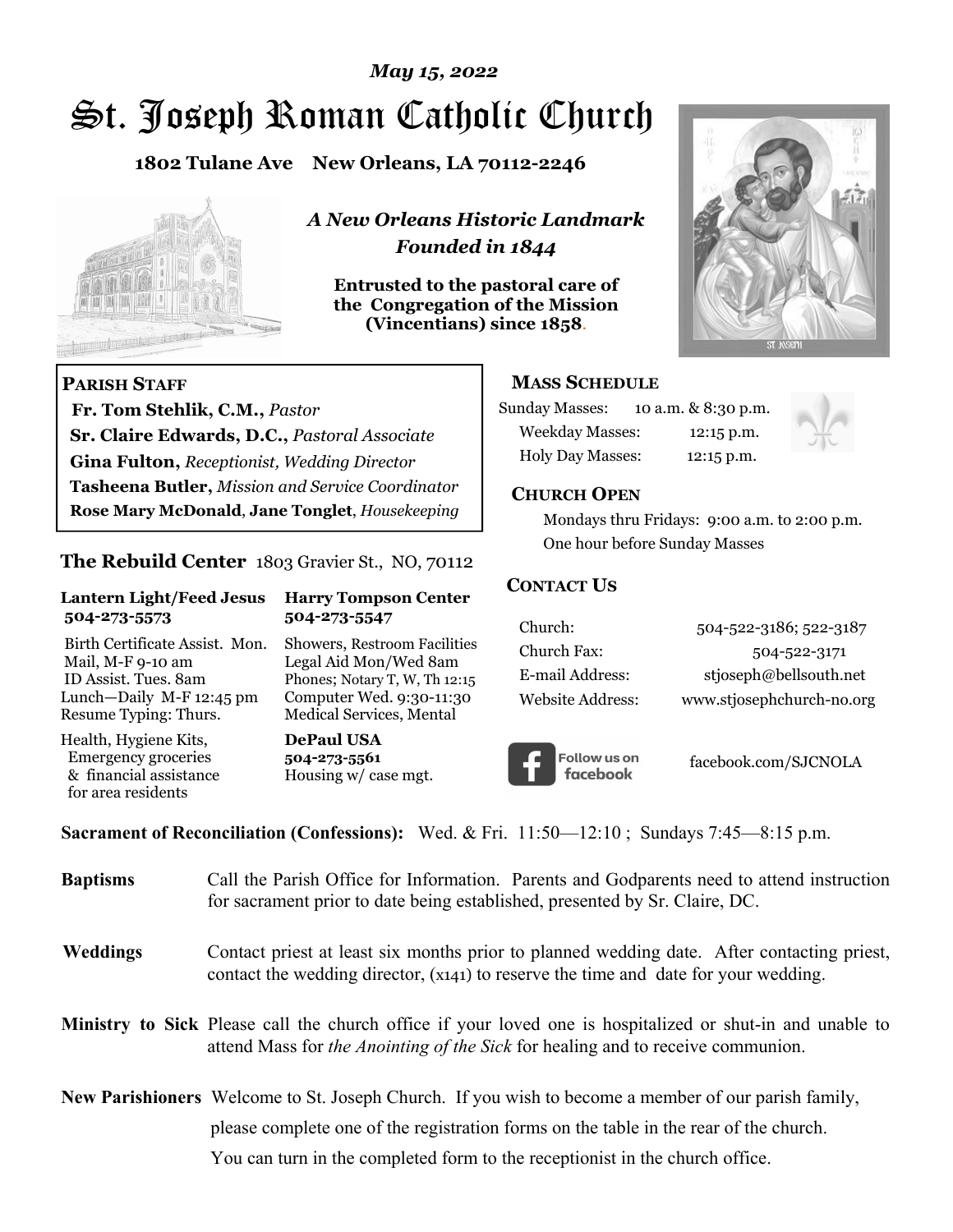# **Fifth Sunday of Easter** May 15, 2022



 **10:00 am** *St. Joseph Parishioners and Benefactors*

 **8:30 am** *Joseph Morales, Jr. +* **; Rev. John Dowling, MSF +** 

| Monday, May 16, 2022—                                                  | <i>Sunday, May 8, One in Faith <math>\#1019</math></i>                              |
|------------------------------------------------------------------------|-------------------------------------------------------------------------------------|
| 12:15 pm Pat Power +                                                   | <b>READINGS FOR THE WEEK</b>                                                        |
| Tues, May 17, 2022—Ss. Damien & John of Avila                          | Monday: Acts 14:5-18; Ps 115:1-16; Jn 14:21-26                                      |
| 12:15 pm Blaise L. Misse                                               | Tues.: Acts 14:19-28; Ps 145:10-21; Jn 14:27-31                                     |
| Wed., May 18, 2022—St. John I                                          | Wednesday: Acts 15:1-6; Ps 122:1-5; Jn 15:1-8                                       |
| 12:15 pm Jaime Zaldivar +; Sr. Joan O' Sullivan                        | Thurs.: Acts 15:7-21; Ps 96:1-3, 10; Jn 15:9-11                                     |
| Thursday, May 19, 2022-                                                | Friday: Acts 15:22-31; Ps 57:8-12; Jn 15:12-17                                      |
| 12:15 pm Helen Toups; Elizabeth Levy                                   | Saturday: Acts 16:1-10; Ps 100:1-5; Jn 15:18-21                                     |
| Friday, May 20, 2022—St. Bernardine of Siena<br>12:15 pm Pippy Sanders | Acts 15:1-2, 22-29; Ps 67:2-3, 5-6, 8;<br>Sunday<br>Rv 21:10-14, 22-23; Jn 14:23-29 |

#### **YOUR PRAYERS ARE ASKED FOR THE FOLLOWING PARISHIONERS , WHO ARE IN NEED OF HEALING:**

 Beatrice Augustin, Anthony Blaise, Clarke Bordelon, Lawrence & Mamie Brown, John & Cindi Caron, Ellen Carty, Sue Dakote, Gretchen Delo, Joyce Delo, Albert Evens, John & Kathleen Gebbia, John & Sylvia Powell, Joseph Delay, Terry Eggleston, Linda Elwood, Francis Frught, Heather Faircloth, June & Mark Eiserloh, Frances Fiegler, Shirley Gaither, Nancy Hale, CHF, Roselyn Hansen, John Hakanson, Sarah Hollier-Watkins, Jim Karam, Bill Kroetz, Nowell Lacking, Ken & Bette Kussman, Landy Lanza, James Leung, Gerard Vallet, Albert Evens, Troy Martinez, Karen McCoy, Donna Moore, Frank Morales, Maura O'Donovan, CHF; Mark Owen; Joyce Randolph, Tina Roderfeld, Bernie Saul; Julius Saul; Pippy Sanders, Niru Santos, Anthony, Donnie and Jennie Satcher, Louise Sonnier, Mel & Gaspar Schiro; Theard Simms, Virginia Stehlik, Diedra Steibing, Malcolm Taylor, Jane Tonglet, Fritz Tripkovich, Corliss Truhill, Georgiana Prevost, Martha A. Treen, Marion Vaughn, Gerard Vallet, Warren Webster, Ozzie Welch, Mary Willis, Lynn Williams, Billy & Gladustine Windham.

Please pray for **David Michael Doyle**, **Cory Paul Ford**, **Long Thanh Pham** and **Kevin Alden Seay** who will be ordained to the Transitional Diaconate for the Archdiocese of New Orleans., and **Jude Tadeo** for the Archdiocese of Tororo.

Also, remember in your prayers, **Joseph Alfonse DiMaggio, III**, **Andy Gil Gonzalez**, **Lennin Arroyo Martinez**, **Jeffrey Austin Merritt**, **William Patrick Mumphrey** and **Kesiena Dennis Obienu** who will be ordained as priest for the Archdiocese of New Orleans on Saturday, June 4, 2022 at 10:00 a.m. at the St. Louis Cathedral.

Preliminary plans are now underway to call and form the next class of the **Permanent Diaconate.** Four sessions will be offered to illustrate and explore the formation, life and ministry of serving as a deacon in the Church. These "Information Nights" are informal gatherings in the evenings. Those who sense God speaking to them about the possibility of serving in ordained ministry are encouraged to "Come and See". Attendance at one of these sessions will allow the formation community to share basic criteria for entrance into formation and will enable each participant to consider requesting an invitation to attend the more formalized "Discernment Gatherings". Wives are encouraged to attend. All are asked to pre-register for one of the sessions by email: pdiaconate@arch-no.org. Questions? 504- 861-6329.

You may choose to attend any one of the following, but attendance at one of these nights is required to attend the remaining "Discernment Gatherings" and to submit an application to enter formation.  $\Box$  Tuesday, May 10 – 6:30 PM, Our Lady of the Lake Church, 312 Lafitte Street, Mandeville, LA Wednesday, May 18 – 6:30 PM, St. Maria Goretti Church, 7300 Crowder Blvd, New Orleans, LA  $\Box$  Tuesday, May 24 – 6:30 PM, Infant Jesus of Prague Church, 700 Maple Street, Harvey, LA  $\Box$  Wednesday, Wednesday, June 1 – 6:30 PM, Archdiocese of New Orleans Administration Building, 7887 Walmsley Avenue, New Orleans, LA.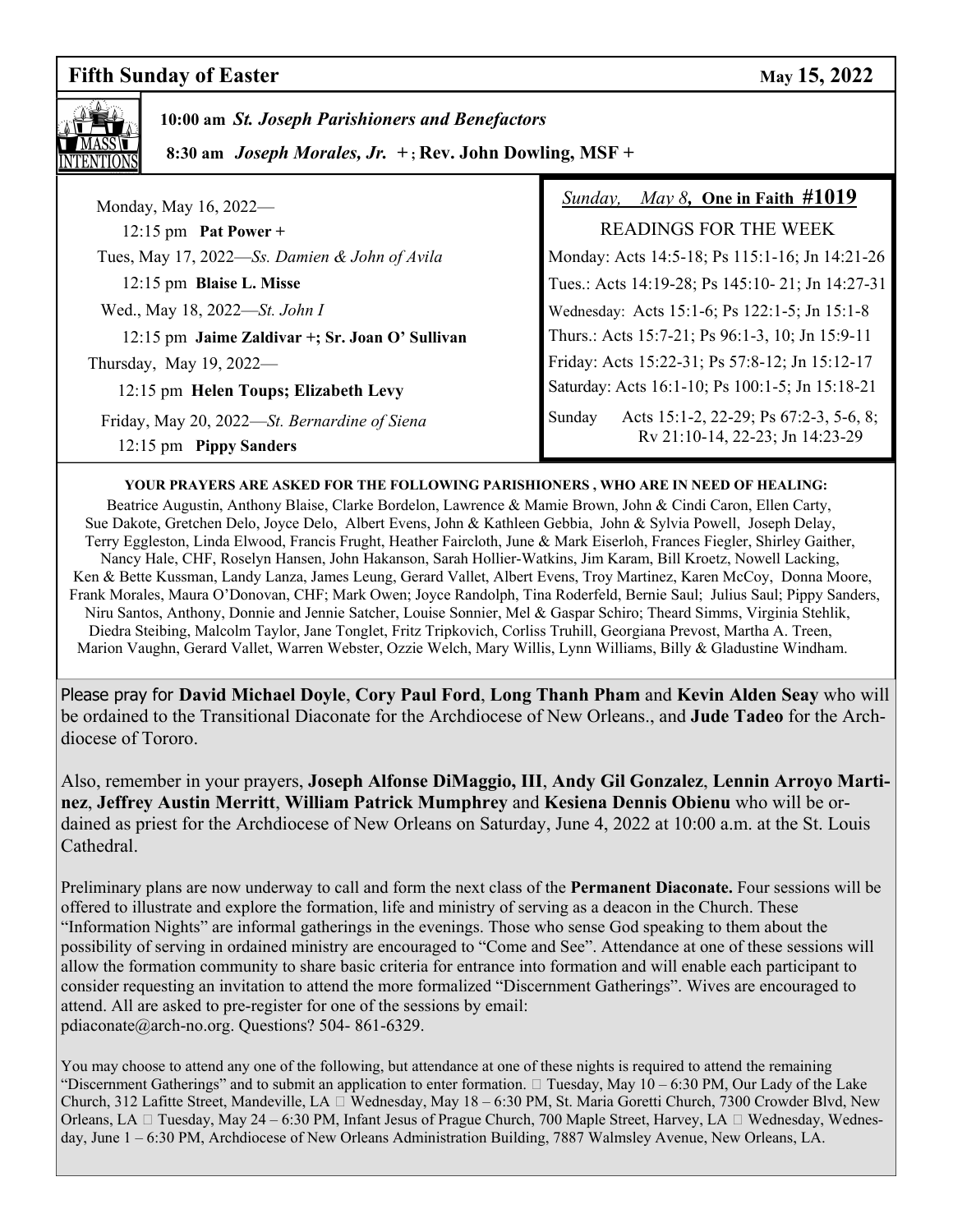

The Louisiana Conference of Catholic Bishops invites you to attend **Faithful Citizenship Day** at the Louisiana State Capitol on May 18. The goal is to continue to educate and engage Catholics on Catholic Social Teaching and legislation, LCCB positions, and to develop relationships with each other and legislators. Breakfast and lunch will be provided. Please click here to learn more and sign up. For questions, contact Susan Wolf at swolf@laccb.org.



## **TODAY'S READINGS**

**First Reading** — Paul and Barnabas continue their travels, spreading the faith and unifying the churches (Acts 14:21-27).

**Psalm** — I will praise your name for ever, my king and my God (Psalm 145).

**Second Reading** — John's vision of God dwelling with the human race (Revelation 21:1-5a).

**Gospel** — As Jesus has loved us, so we must love one another (John 13:31-33a 34-35).

## **MAKING ALL THINGS NEW**

Although we are five full weeks into the celebration of Easter, today's readings focus on newness. Our Easter food leftovers may be long gone, but the readings insist on every moment's freshness in the risen Jesus. The Acts of the Apostles depicts Paul and Barnabas reflecting on all the innovative work that God has done with them. They have traveled hundreds of miles, introducing faith in Jesus Christ to all who listen, even Gentiles. For the dutiful Jewish scholar Paul, preaching to Gentiles is a completely unique development. Jesus calls Paul, and us, not to be afraid of new challenges: as John the Evangelist reports in Revelation, Jesus promises to "make all things new." In the Gospel reading, Jesus even gives us a new commandment. The Hebrew Scriptures overflow with commandments, but Jesus knows we need one more, perfect mission: "love one another."

# **Pope Francis'** *May* **Intention**

**Faith-Filled Young People** We pray for all young people, called to live life to the fullest; may they see in Mary's life the way to listen, the depth of discernment, the courage that faith generates, and the dedication to service.

## **SANCTUARY CANDLE AND MASS INTENTIONS**

 The Sanctuary Candle this week is in memory of **Ramon Llorens** To reserve the Sanctuary Candle in memory of someone or a special intention, call the church office (504-522- 3186). The offering is \$15 for one week. The offering for Mass intentions is \$5.00.

### **CHARTER FOR THE PROTECTION OF CHILDREN AND YOUNG PEOPLE**

In response to the Charter for the Protection of Children and Young People from the United States Conference of Catholic Bishops, the Archdiocese of New Orleans continues to make the Hot Line available for anyone who has been hurt or sexually abused by anyone who works for the Church. The Hot Line continues to be available; the number is (504) 522-5019. In continuing our commitment to support and to heal, we invite and encourage individuals who have been hurt or sexually abused recently or in the past by clergy, religious or other employees of the Archdiocese to call our Hot Line and your message will be received confidentially by a mental health professional. Anyone can make a direct call during regular business hours to the Victims' Assistance Coordinator at (504) 861-6253.